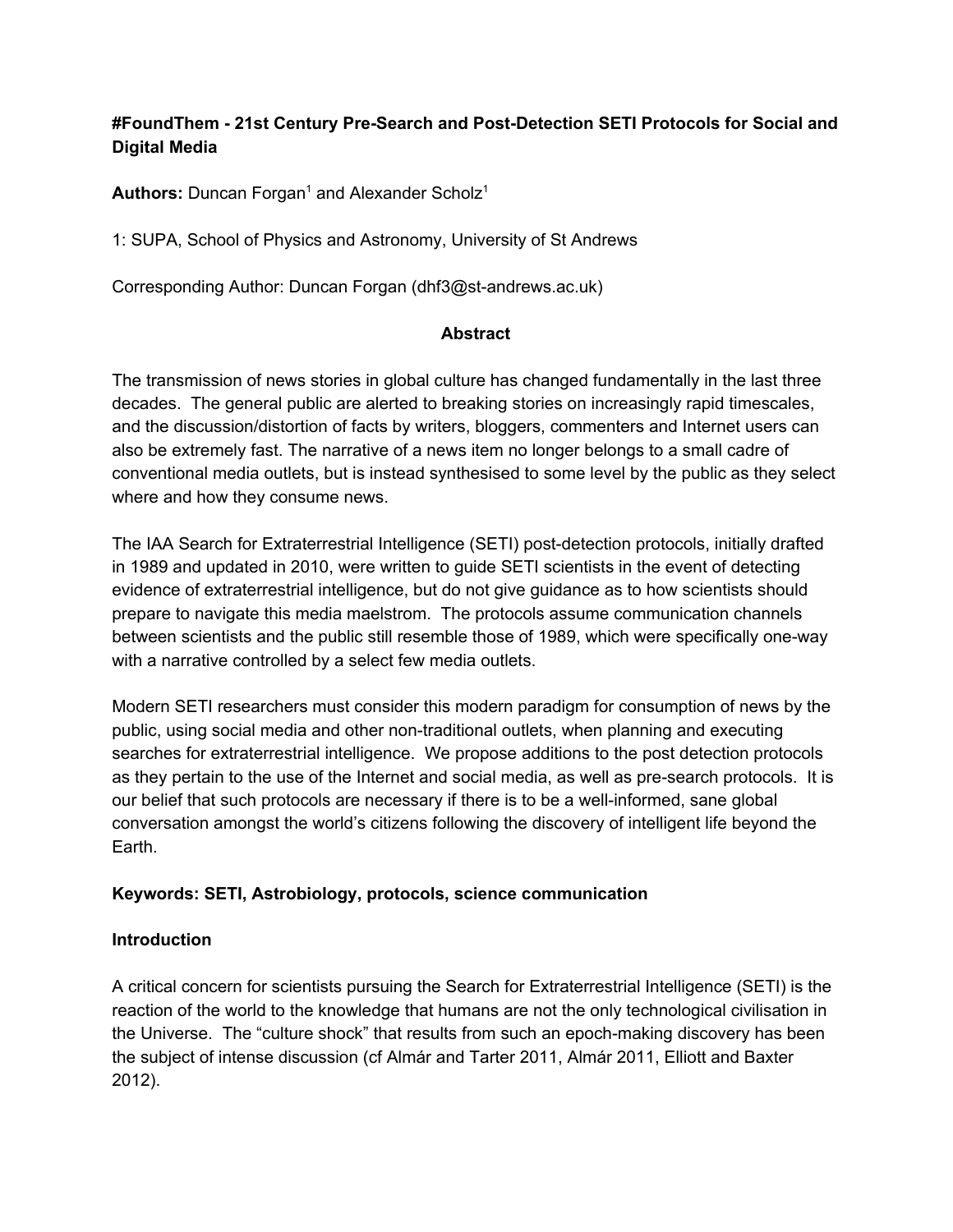We can only guess at human civilisation's response to discovering ETI, but we are afforded clues by some events in recent history. A famous example is the "War of the Worlds" radio broadcast, which purported to describe a true invasion of the Earth by Martians (Cantril 1940). Reactions to the news were mixed, with many parts of the world rightly dismissing the story as fictional. In parts of South America, later broadcasts were taken at their word - in Ecuador, the resulting riots would claim the lives of up to twenty people (Gosling 2009).

This "culture shock" concern, along with many other issues such as censorship, data protection and the personal safety of the scientists involved, led the IAA to draw up non-binding post-detection protocols (IAA,1989). These protocols were to act as a guide from the instant of potential discovery, through independent verification to the public announcement of the detection.

When the protocols were first drafted in 1989, the consumption of news media followed quite traditional archetypes. The principal outlets of credible news stories were print newspapers and magazines, radio and television. Of the above, radio and television were the most responsive, able to disrupt scheduled broadcasts to bring breaking news, with CNN having just begun 24 hour news broadcasts in 1980<sup>1</sup>. The Internet remained a niche territory, yet to be exploited by mainstream news outlets. The 1989 protocols say very little on the subject of announcing a detection to the public, implicitly assuming that established communication channels would be rigid and one-way, as they were at the time of writing.

In the modern world, print newspapers, radio and television remain, but are now accompanied by blogs, tweets and other social media. At the time of going to press, the public consumes news in a variety of new formats, from 140 character tweets to Facebook status updates, Reddit forum threads and YouTube videos. Information traverses social networks at astonishing speeds, to the extent that natural disasters such as earthquakes can have their epicentres identified in real time via geotagged tweets from the region (Sakaki et al 2010).

While breaking news stories often begin in the domain of "conventional" media outlets through their web domain, they can equally begin as unsubstantiated rumour or gossip, amplified exponentially by the echo chambers of social media. Even when a news story is credible, well researched and broken by a trusted source, the subsequent re-telling of the story through other news outlets can warp and distort the narrative until it is unrecognisable to those at the story's origin. This is a common outcome of science press releases (e.g. Sumner et al 2014), and it seems clear that a ETI-detection story would fall victim to the same consequences.

The IAA protocols were revised and streamlined in 2010 $^2$  (Baxter and Elliott 2012), but there remains no specific guidance for scientists' communication with the general public using modern methods of news dissemination. SETI scientists must be prepared to not simply announce a

<sup>&</sup>lt;sup>1</sup> <https://www.youtube.com/watch?v=rWhgKuKvvPE> (CNN's first hour of broadcast, June 1st 1980)

<sup>2</sup> http://avsport.org/IAA/protocols\_rev2010.pdf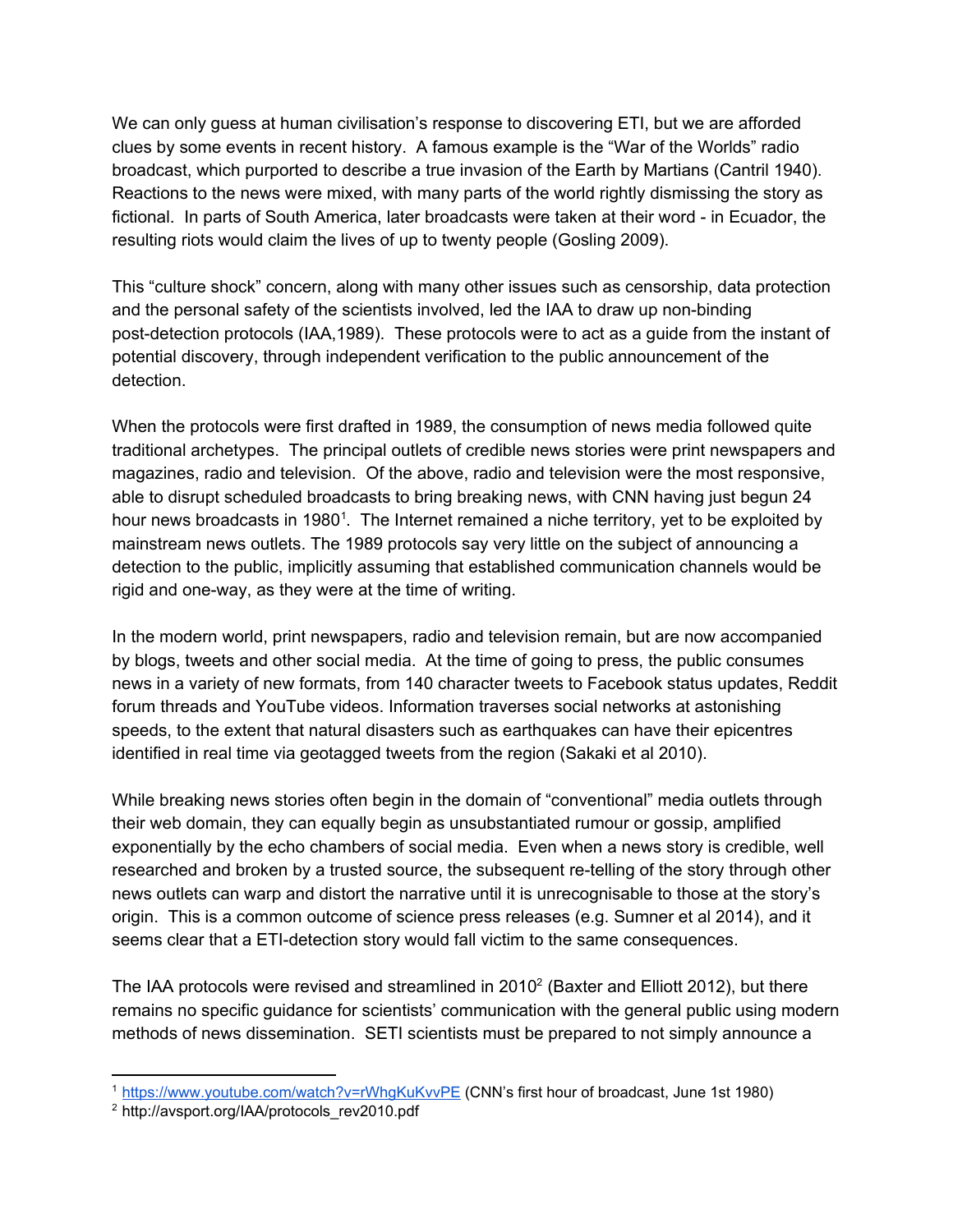detection via press release, but to be a trusted voice in the global conversation that will begin after the initial announcement. This will require both pre-search and post-detection protocols to be implemented, which we describe below.

# **Pre-Search Activities**

Before any search is attempted, the researchers should be prepared for what is likely to be an unprecedented media onslaught. Scientists should develop their public outreach and science communication skills as a matter of routine, but we can think of fewer circumstances where such training could be more crucial. There are a multitude of classes available to university researchers as part of continuing professional development (CPD) training programmes, as well as other third party sources.

It is common practice for science collaborations to write status updates of their research, including blogs, tweets and social media updates. This must be initiated at the pre-search stage - this content is an essential opportunity for the researchers to give a clear description of the experiment's objectives, its limitations, and their criteria for what constitutes a discovery. The team should also prepare for post-detection by agreeing on how various resources should be pooled, distributing responsibilities for various forms of public communication, and the drafting of post-detection statements. The protocols for the team's post-detection activities should be made public pre-search. This content will be studied in fine detail by a variety of agents during the post-detection phase (as well as during unintentional leaks or inaccurate rumours).

This extreme attention will also be focused on the scientists themselves. We all leave a digital footprint behind us, and the academic world depends heavily on electronic communications such as email, teleconferencing, and more recently social networking (at the time of writing, several Facebook groups exist for professional astronomers, at both general and field-specific levels, with membership numbers in the thousands). The multiplicity of online accounts for a variety of uses, and ever changing security/privacy controls leaves scientists vulnerable.

There may be many reasons for individuals to target scientists involved in the detection of intelligent life. The "Gamergate" affair<sup>3</sup> has shown society the extent to which an individual's life can be placed under attack by malicious agents. The publication of personal details such as home addresses online (known colloquially as "doxxing") can be particularly damaging, especially when such publication is accompanied by an incitement to violence.

SETI scientists should therefore assess their online presences. Appropriately secure passwords should be employed whenever possible, and privacy controls should be set to maximum. Personal websites should also be carefully inspected for potentially dangerous personal information. Email should be given special consideration, and scientists should take care with official email correspondence, as many publicly funded researchers are liable to

<sup>3</sup> https://en.wikipedia.org/wiki/Gamergate\_controversy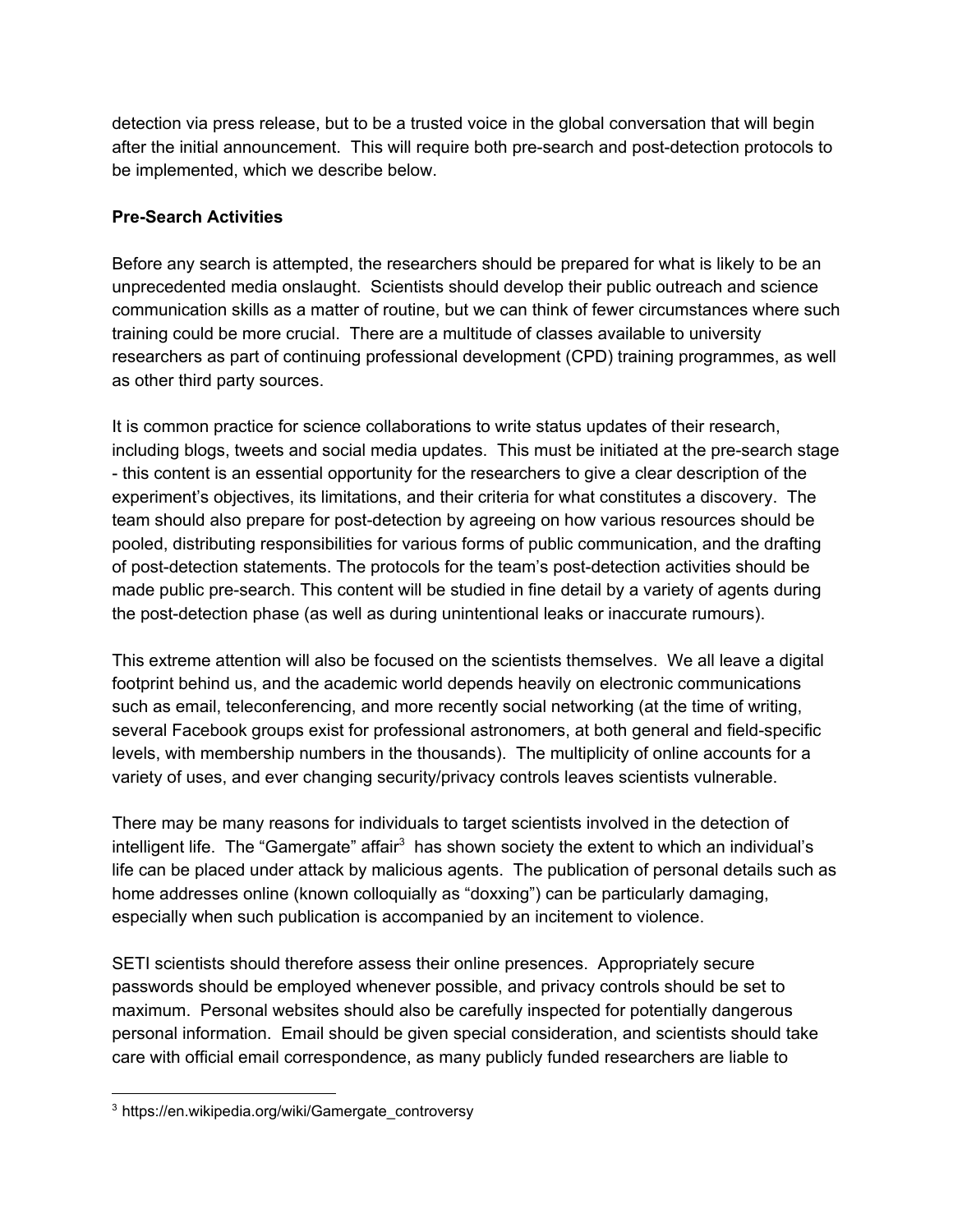Freedom of Information (FOI) requests, not to mention hacking and leaks. In defence against the latter, it may be worthwhile to consider suitable encryption strategies. Misinterpretation of such correspondence can place the credibility of the scientists and their experiments in jeopardy, as was the case during the "ClimateGate" email scandal at the University of East Anglia (cf UK Government 2010).

#### **Tentative Detection, and the First Announcement**

The initial detection of what is deemed to be intelligence will likely be tentative. A good case study is the famous "Wow!" signal, a powerful narrowband detection at around 1420 MHz that remains unverified (see Gray and Marvel 2001). Ideally, experiments define pre-search what their criteria are for a confirmed detection, what information they will release immediately, and what verification steps are taken before the information is released. This should be published online pre-search as described in the previous section.

As already described in the IAA protocols, the team should attempt to have their tentative discovery independently verified. The verification process may take several days, and it may even take months or years to achieve a high level of confidence in the signal. An illuminating case is the false alarm signal detected in 1997 by Phoenix at the Green Bank Telescope (Shostak and Oliver, 2000). A major newspaper approached the team during the confirmation process, before it was understood to be a signal originating from the SOHO satellite observatory. The fact that the newspaper "got wind" of a SETI detection illustrates the need for great care during this tentative phase. As Shostak and Oliver note, it is very easy for an unscrupulous journalist to publish a "Scientists detect intelligent life" story before confirmation, as it constitutes a win-win scenario: either the journalist is first to the biggest story of their career, or they publish a story that gathers a great deal of attention and is eventually retracted with little harm to their career.

The best solution to this issue is to break the news oneself. Having established communication channels presearch, the team should announce their tentative detection forthwith. The announcement should coincide with a traditional press release, and the submission of a paper for peer review (with a preprint published freely online). The handling of this stage is most crucial - the team must be as certain as possible that they cannot self-refute the detection before publishing, but undue delays can result in the unpleasant scenario described above. The team should be clear in their published material that the signal remains unverified, and that until it is verified, it must be assumed to be caused by astronomical or human-made phenomena until proven otherwise.

Once published, the detection can then be compared by independent teams against the prespecified criteria, and the scientists will have direct control over what content is presented to the public, including the verification process (see e.g. The BICEP2 announcement of a detection of primordial gravitational waves in the cosmic microwave background, Ade et al 2014). This will provide foundations for a second official press statement to be made once the detection is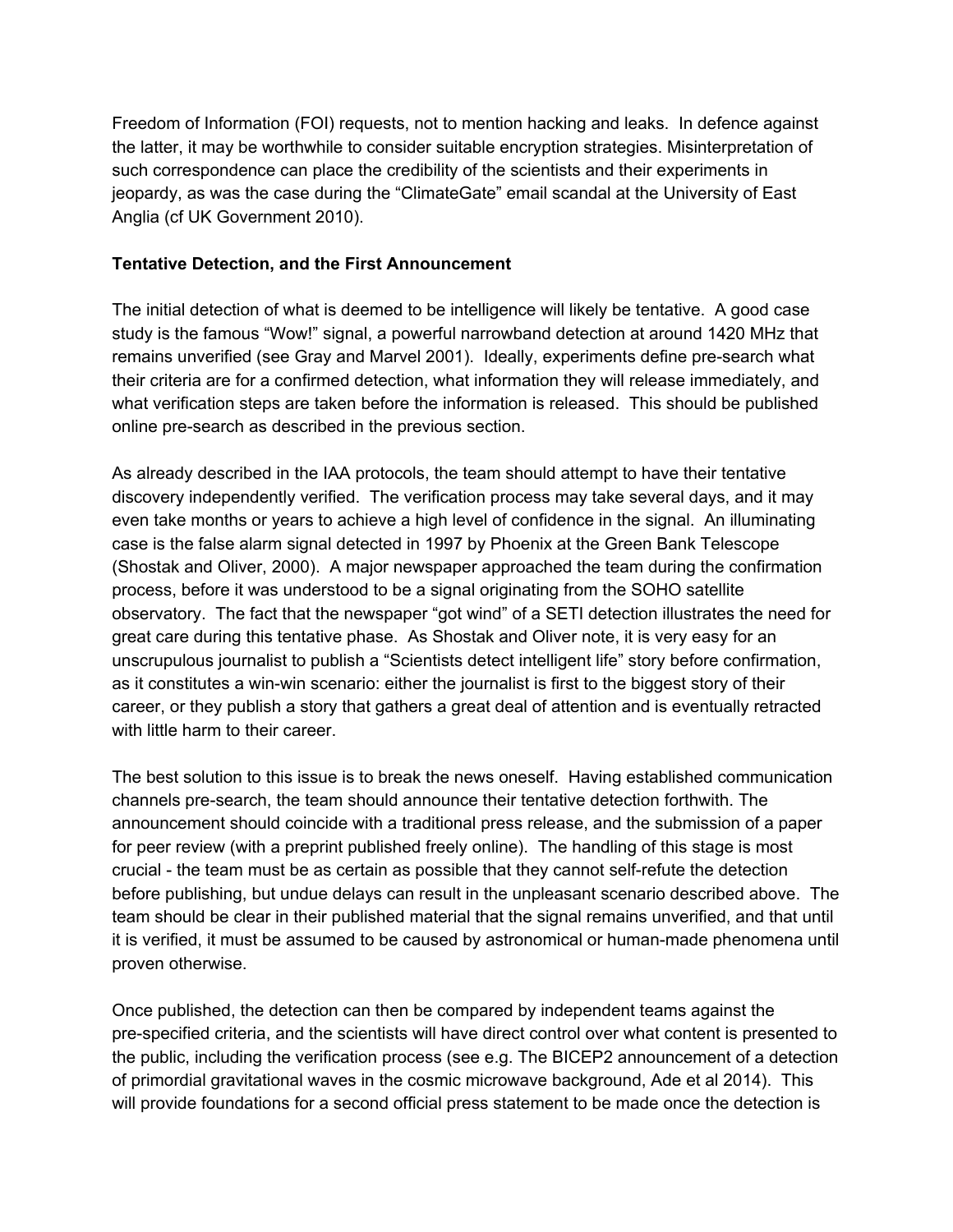either confirmed or shown to be spurious. Ideally, statements for both eventualities should be drafted well in advance and agreed upon by all team members.

Data pertaining to the detection should be made available on a separate server, with several mirror sites to avoid traffic overload. This has the advantage of allowing independent confirmation by as many groups as are interested, which is likely to be the vast majority of the SETI community, as well as citizen science programmes such as the Zooniverse.

This could even be a shared resource amongst many SETI teams, as was recommended by Shostak and Oliver in their Immediate Reaction Plan. Such a system would be an ideal antidote against false alarms and hoaxes, undercutting the tendency to observe SETI as benighted by "government cover-ups", and generally reducing the available fodder for conspiracy theorists. It would also provide traditional media with a host of contacts in the discovery team and the SETI community to approach for comment. The advent of cloud computing technology such as Amazon Web Services or Microsoft Azure allows for significantly improved data storage and retrieval services, often far exceeding the capabilities of most academic institutions. Hosting data on these services would allow an extra level of redundancy, reliability, and most likely security.

This is the beginning of what we dub "the global conversation". It is at this instant that the team must be ready to interact with the public. Even if the signal is erroneous (see next section), the following days and weeks are likely to be the busiest, most intense of the scientists' careers.

# **If the Signal is Not Confirmed**

If the detection cannot be independently verified, or is convincingly refuted, the scientists must issue a clear statement to this effect. They must be candid about the likelihood of this signal being intelligent in origin, and if necessary retract any claims that might have been made that are no longer supported by the evidence.

The apparent detection of "faster-than-light neutrinos" by the OPERA instrument in 2011 is a useful example. An apparently unphysical experimental result, violating Einstein's theory of special relativity, was presented to the public as precisely that - anomalous, and presumably incorrect. The authors published the data primarily to help them detect flaws in their experiment, which were duly discovered, and later tests showed the phenomenon was erroneous (OPERA Collaboration, 2012).

While it might be argued that such an approach can be damaging to a scientist's credibility, that damage comes from the handling of the story, not the story itself. If the team has clear detection criteria, and the signal does not satisfy those detection criteria, and the narrative of growing or decreasing confidence in the detection is communicated clearly to the public, there should be no danger in going public with a signal that turns out to be a satellite, or indeed a microwave oven (Petroff et al 2015).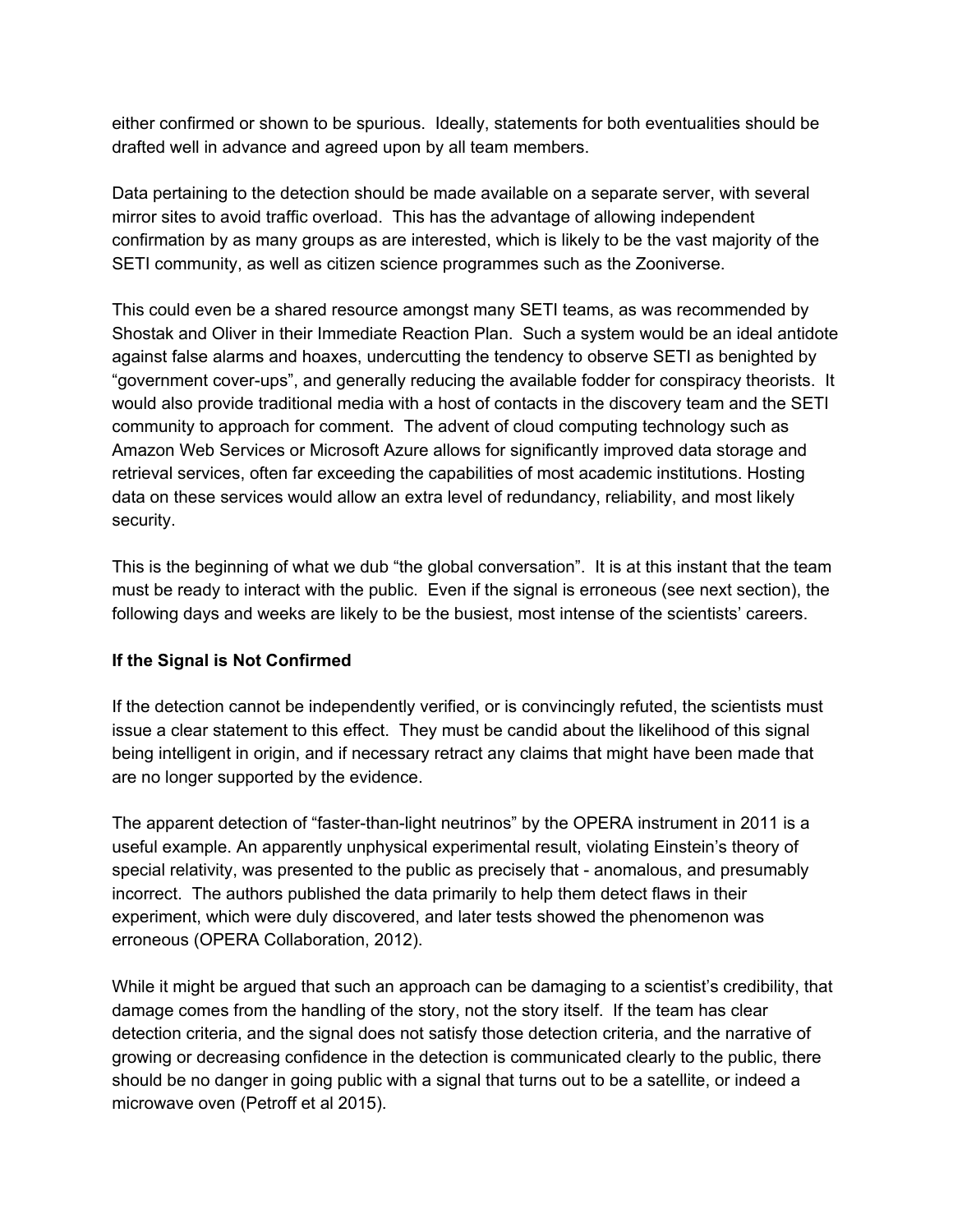An excellent example of well modulated discussion of open source SETI-relevant science is the anomalous Kepler star KIC 8462852 (Boyajian et al 2016). The extremely odd transit light curves obtained from this object still challenges astronomers for a full explanation, but the current best theory involves a passing of a large cloud of comets between the star and the Earth. A more extreme explanation involves artificial megastructures, which have been shown to be visible in transit data (Forgan 2013, Korpela 2015, Wright et al 2016).

The astronomers involved in this discovery were not at liberty to keep KIC 8462852 private, due to the public nature of the Kepler data archive. Instead, the original publication of the data made clear that the SETI explanation was valid, but should be assigned a low prior probability. The media coverage, while hysterical in places, was largely measured thanks to careful guiding of the narrative by the astronomy community and interested stakeholders in the media and other institutions.

# **If the Signal is Confirmed**

If the signal is indeed independently verified, then the team should announce this using the channels described previously. At this stage, they should be deeply involved in the global conversation, enriching the quality of information flowing within, and engaging fellow scientists and science communicators to contribute to the conversation. It is likely that this conversation will last for years, perhaps decades, and the team must commit to remaining part of the discussion for as long as humanly possible.

Participation within the global conversation will require interactions across as many platforms as possible. Limiting discussion to say Twitter instantly rules out demographics that do not tweet. It is the duty of scientists to engage with all citizens to the best of their ability, and a single soap box will not be enough.

Scientists must also take due care to enter the global conversation through popular outlets outside of their cultural domain. For example, Western researchers should consider social networks such as Qzone in China when attempting to disseminate their narrative. Working with colleagues and collaborators across national borders is extremely helpful in this regard.

# **If Other Teams or Individuals Make A Detection**

It should be clear that even if a SETI team does not make a given discovery, they should still participate in the global conversation. As advocates for clear scientific thinking and analysis, any SETI team should be prepared to assist in confirming or refuting a detection, and engaging with the public through their available communication channels. There will be a great need for informed, sane voices, and SETI teams are best qualified to fulfil this role.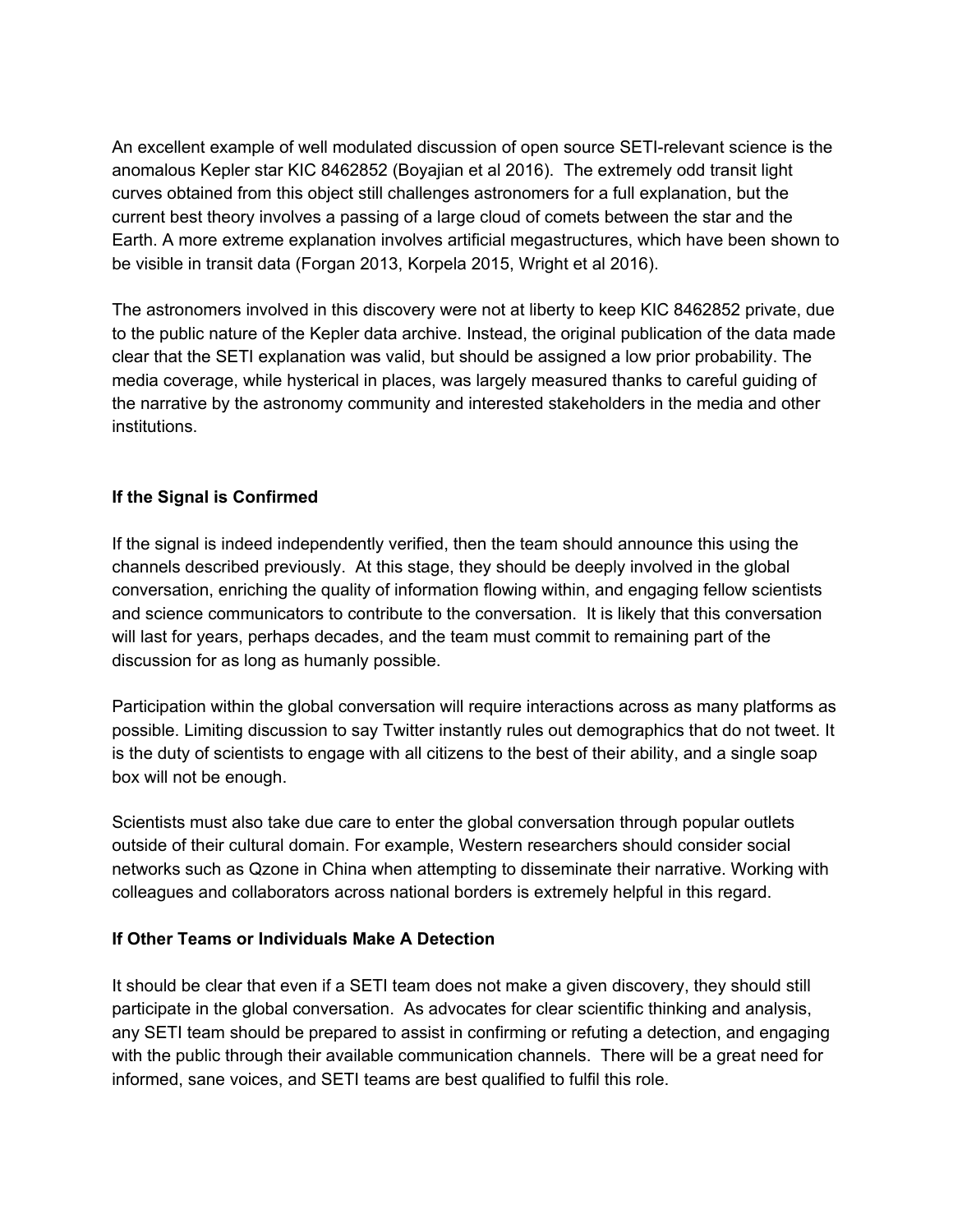## **Summary of the Proposed Protocols**

## **Pre-Search Protocols**

\* SETI scientists should gauge how the public consumes news *at the beginning of the search*. The team should maintain at minimum a blog or equivalent stream of medium- to long-form news and updates, as well as microblogging accounts such as Twitter and video publishing platforms like YouTube and Vimeo. These are only examples of news consumption at the time of writing, and are likely to change with time. The research team must select communication channels that suit contemporary news consumption habits.

\* Initial communications with the public should include detailed descriptions of the experiment setup and progress, as well as criteria for tentative and confirmed detections. This content should also detail the protocols that the scientists will follow, both in terms of the experiment and how the experiment will be communicated to the public.

\* The scientists should undergo science communication and media training, and practise these skills wherever possible.

\* Throughout, the scientists must establish competence and trustworthiness prior to any detection, by a) maintaining a professional social media profile, b) documenting the experiments as they are constructed and executed, via academic papers, conventional press, and social media, and c) developing strong relationships with journalists and decision makers.

\* The scientists should review their online digital footprint, and ensure that their privacy controls on social media and other websites are appropriate. Extra efforts should be taken to avoid any personal information not relating to their work becoming publicly available, to guard against attacks from malicious agents who are opposed to changes in their worldview (cf "Gamergate" and "doxxing"). Publicly funded research teams should also be aware that their email correspondence may be published under Freedom of Information (FOI) protocols.

#### Post-Detection Protocols

\* In the event of a tentative detection, SETI scientists should submit their findings for a peer reviewed publication, while simultaneously publishing their candidate signal, and all accompanying data in full, using suitably robust web and cloud-based servers. This publication should be accompanied by clear, concise statements regarding their confidence in the detection, and an acknowledgement that until proved otherwise, the tentative signal should be assumed to be caused by natural or human-made phenomena. SETI scientists must then become extremely active in the global conversation regarding the (potential) discovery of intelligent life. They should attempt to engage other scientists, scholars of all traditions, and science communicators to give unbiased factual accounts of the discovery, and to debunk erroneous statements. This will involve heavy use of the social media tools above.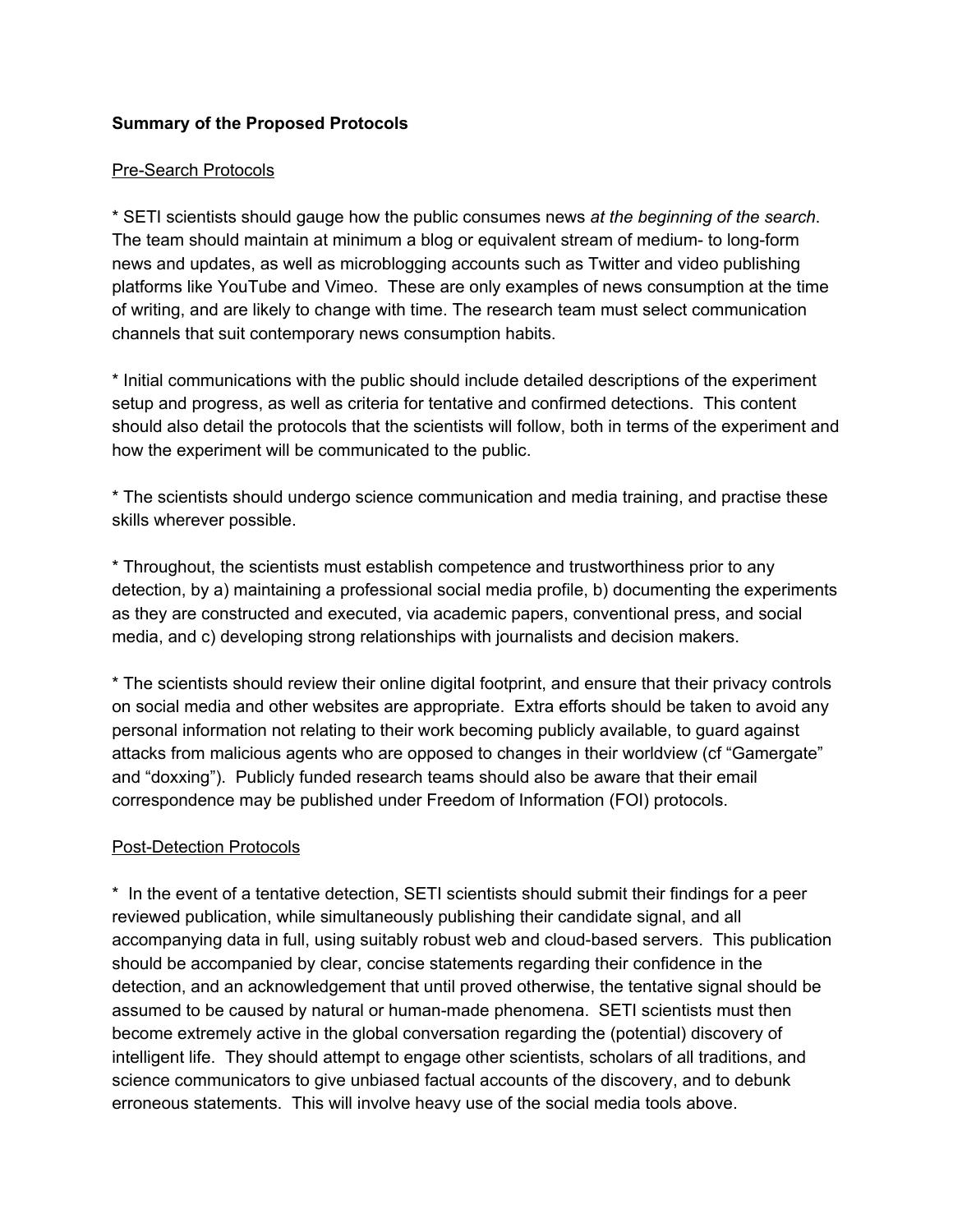\* If the detection cannot be confirmed, then the team must publish a statement clearly stating that the signal cannot be confirmed to be of ETI origin. If necessary, retractions should be published for any claims that cannot be held up to the evidence.

\* Once the detection is confirmed, SETI scientists must commit to continued participation in the global conversation, for as long as is humanly possible.

## **Acknowledgements**

This work was originally presented at the 2015 meeting of the UK SETI Research Network at Leeds Beckett University. The authors are grateful to the UKSRN members for their insightful comments.

## **References**

Ade, P. A. R.; Aikin, R. W.; Barkats, D.; Benton, S. J.; Bischoff, C. A.; Bock, J. J.; Brevik, J. A.; Buder, I.; Bullock, E.; Dowell, C. D.; Duband, L.; Filippini, J. P.; Fliescher, S.; Golwala, S. R.; Halpern, M.; Hasselfield, M.; Hildebrandt, S. R.; Hilton, G. C.; Hristov, V. V.; Irwin, K. D.; Karkare, K. S.; Kaufman, J. P.; Keating, B. G.; Kernasovskiy, S. A.; Kovac, J. M.; Kuo, C. L.; Leitch, E. M.; Lueker, M.; Mason, P.; Netterfield, C. B.; Nguyen, H. T.; O'Brient, R.; Ogburn, R. W.; Orlando, A.; Pryke, C.; Reintsema, C. D.; Richter, S.; Schwarz, R.; Sheehy, C. D.; Staniszewski, Z. K.; Sudiwala, R. V.; Teply, G. P.; Tolan, J. E.; Turner, A. D.; Vieregg, A. G.; Wong, C. L.; Yoon, K. W.; Bicep2 Collaboration, (2014), 'Detection of B-Mode Polarization at Degree Angular Scales by BICEP2', Physical Review Letters, Volume 112, Issue 24, id.241101

Almár, Iván, (2011), 'SETI and astrobiology: The Rio Scale and the London Scale', Acta Astronautica, 69, pp 899-904

Almár I, Tarter J., (2011), 'The discovery of ETI as a high-consequence, low-probability event', Acta Astronautica, 68, p. 358-361

Baxter S., Elliot J., (2012), 'A SETI metapolicy: New directions towards comprehensive policies concerning the detection of extraterrestrial intelligence', Acta Astronautica, 78, pp 31-36

Boyajian, T.S., LaCourse, D.M., Rappaport, S.A., Fabrycky, D., Fischer, D. A., Gandolfi, D., Kennedy, G. M., Korhonen, H., Liu, M. C., Moor, A., Olah, K., Vida, K., Wyatt, M. C., Best, W. M. J., Brewer, J., Ciesla, F., Csák, B., Deeg, H. J., Dupuy, T. J., Handler, G., Heng, K., Howell, S. B., Ishikawa, S. T., Kovács, J., Kozakis, T., Kriskovics, L., Lehtinen, J., Lintott, C., Lynn, S., Nespral, D., Nikbakhsh, S., Schawinski, K., Schmitt, J. R., Smith, A. M., Szabo, Gy., Szabo, R., Viuho, J., Wang, J., Weiksnar, A., Bosch, M., Connors, J. L., Goodman, S., Green, G.,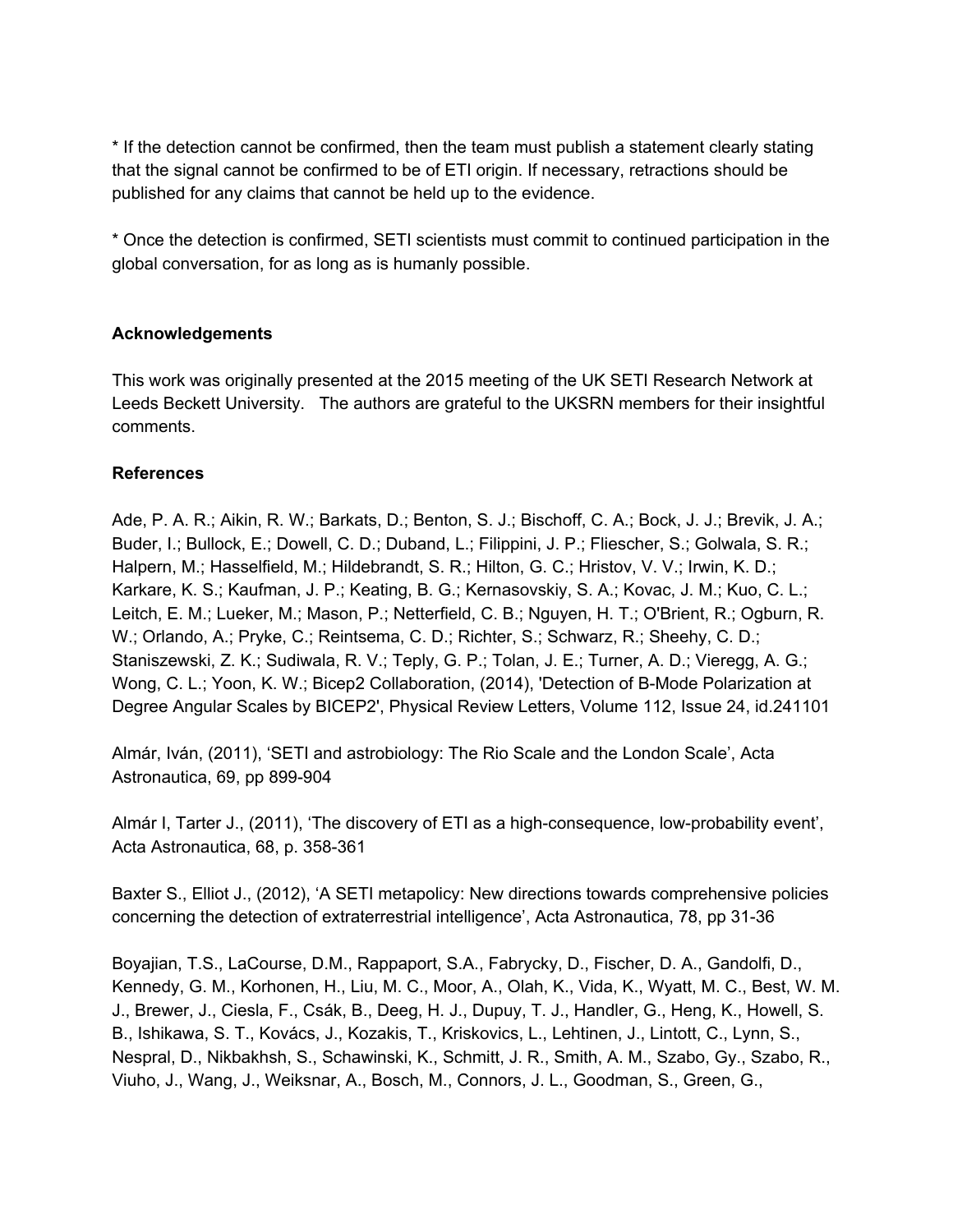Hoekstra, A. J., Jebson, T., Jek, K. J., Omohundro, M. R., Schwengeler, H. M., Szewczyk, A, (2016), "Planet Hunters IX. KIC 8462852 where's the flux?", MNRAS, 457, pp 39884004

IAA, (1989), Declaration of Principles Concerning Activities Following the Detection of Extraterrestrial Intelligence - the First SETI Protocol, www.setileague.org/iaaseti/protocols\_rev2010.pdf

Cantril H., (1940), 'The Invasion From Mars: A Study In The Psychology Of Panic', Transaction Publishers, ISBN 1412826586

Elliott J.R., Baxter S., (2012) 'The DISC Quotient', Acta Astronautica, 78, pp 2025

Forgan D.H., 'On the Possibility of Detecting Class A Stellar Engines Using Exoplanet Transit Curves', JBIS, (2013), 66, pp 144-154

Gosling J., (2009), 'Waging The War of the Worlds: A History of the 1938 Radio Broadcast and Resulting Panic, Including the Original Script', McFarland Publishers, ISBN 0786441054

Gray R.H., Marvel K.B., (2001), 'A VLA Search for the Ohio State "Wow"', The Astrophysical Journal, Volume 546, Issue 2, pp. 1171-1177

Korpela E.J., Sallmen S.M., Leystra Greene D., (2015), "Modeling Indications of Technology in Planetary Transit Light Curves-Dark-side Illumination", The Astrophysical Journal, Volume 809, Issue 2, article id. 139, 13 pp

Opera Collaboration, Journal of High Energy Physics, Volume 2012, article id.93

Petroff E., Keane E. F., Barr E. D., Reynolds J. E., Sarkissian J., Edwards P. G., Stevens J., Brem C., Jameson A., Burke-Spolaor S., Johnston S., Bhat N. D. R., Kudale P. Chandra S., Bhandari S., (2015), 'Identifying the source of perytons at the Parkes radio telescope', Monthly Notices of the Royal Astronomical Society, Volume 451, Issue 4, p.3933-3940

Sakaki T., Okazaki M., Matsuo Y., (2010), 'Earthquake shakes Twitter users: real time event detection by social sensors', Proceedings of the 19th International Conference on the World Wide Web, p.851-860

Shostak S., Oliver C., (2000), Immediate Reaction Plan A strategy for dealing with a SETI detection, in G. Lemarkand, K. Meech (Eds.), Bioastronomy 99: A New Era in the Search for Life, ASP conference series, vol 213, p635

Sumner P., Vivian-Griffiths S., Boivin J., Williams A., Venetis C.A., Davies A., Ogden J., Whelan L., Hughes B., Dalton B., Boy F., Chambers C.D., (2014), 'The association between